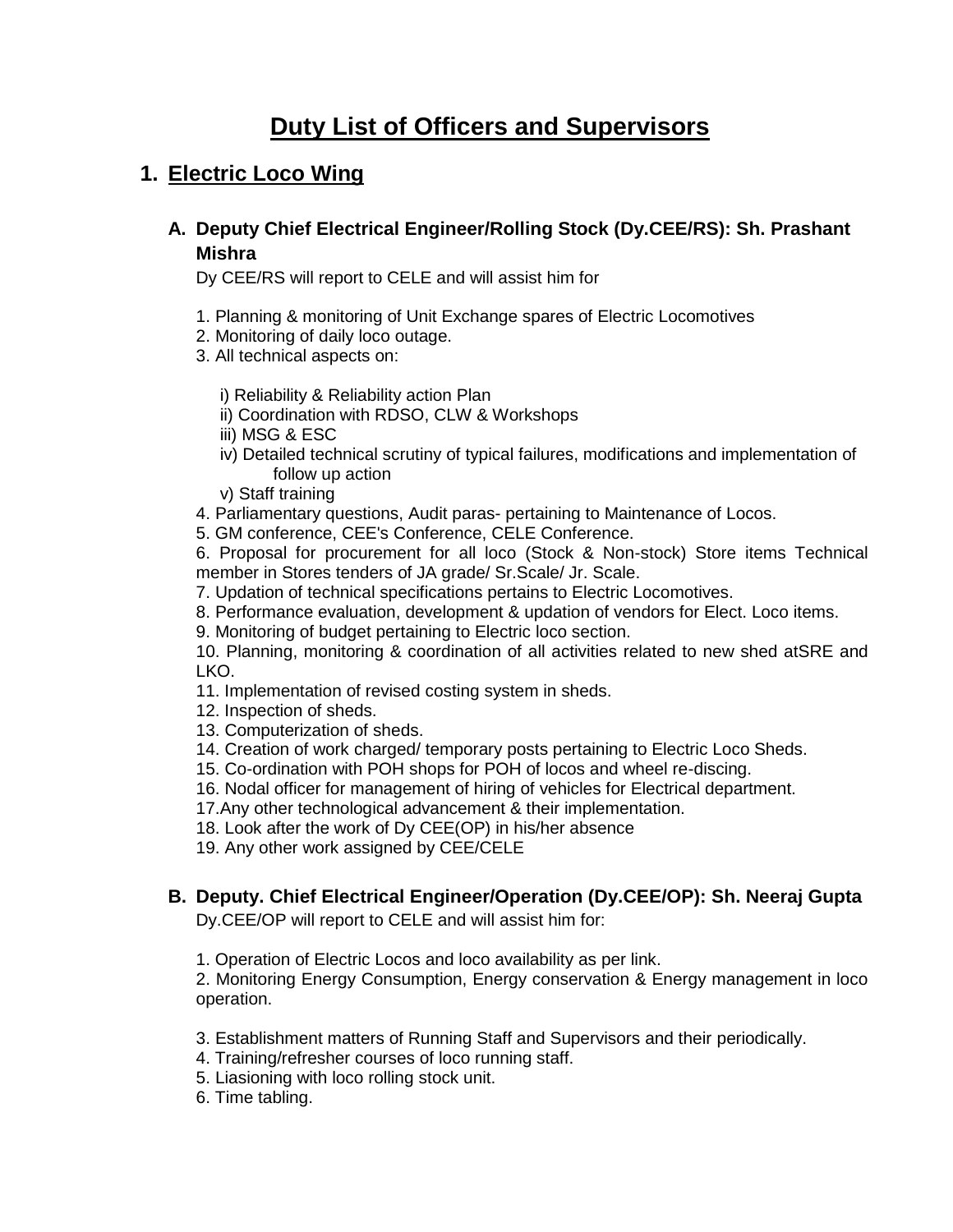- 7. Maintenance & analysis of Statistics, Line Haul Cost
- 8. All PCDOs including Action Plan, compliance of inspection notes of loco etc.
- 9. Computerization of Lobbies, TLC organization and coordination with Dy. CEE/RS regarding Sheds.
- 10. CRS sanction, speed certificates & all matters related to CRS
- 11. All statements pertaining to Rly. Board
- 12. Loco Co-ordination meeting with Sr.DEE/ TRS & RSO
- 13. Correspondence land Co-ordination with other Railways in operational matters.
- 14. Punctuality monitoring & analysis and loco failure on line etc.
- 15. Responsible to co-ordinate with COM for all matters related to crew & loco operation
- 16. Safety matters including GR, SR and operating manual etc.
- 17. Creation of works charged/ temporary posts pertaining to Electric Loco operation
- 18. Implementation of MIS for Electrical deptt.
- 19. Updating of Technical Diary, other Data pertaining to Electrical Department.
- 20. Formation of Loco links & implementation.
- 21. Planning and Budget control for running staff.
- 22. Coordinating audit paras pertaining to loco operation.
- 23. Look after the work of Dy CEE (RS) in his/her absence.

#### **C. Sr. Section Engineer/Rolling Stock/Stock-I (Sh. Vipul Ved)**

- 1. All data required to be maintained and to be given on priority for CEE/CELE/GM conference to SSE/ Tech I as and when required.
- 2. Keeping a track on letters received /sent on official mail including data handling on "elocos" for the items related with his duty list and their timely disposal.
- 3. Coordination for replies of RTI, CPGRAM, PNM, Audit para and pending reference.
- 4. Monitoring progress of sanctioned Works Programme and M&P
- 5. Court Case
- 6. Parliament Question.
- 7. RSP, M&P (Progress, Procurement, Budget and correspondence with Divisions, Zonal Railways and Railway Board)
- 8. Works under Plan Head -42 of Sheds and Outpits (Augmentation & New Works)
- 9. Updation of position of RSP,M&P and PH-42 on e-Locos
- 10. Any other work assigned by officer day to day

#### **D. Sr. Section Engineer/Rolling Stock/Stock-II (Sh. Chander Bhan Singh)**

- 1. All related matters regarding procurement of stock items and of conventional and three phase locos and RSP & M&Ps non stock items with Shed.
- 2. Monthly store meeting with COS office and minutes of meeting.
- 3. Chasing of critical stock items of conventional and three phase locos with shops and depots.
- 4. Correspondence on store matters with RDSO, CLW, Rly. Board, Firms shed and workshops.
- 5. Stocking proposal of three phase and conventional locos.
- 6. Revision of AAC of items of conventional and three phase locos.
- 7. Preparation of stock master, revision of description of stock item in stock master.
- 8. Description vetting of stock items
- 9. All data required to be maintained and to be given on priority for CEE/CELE/GM conference to SSE/Tech-l as and when required.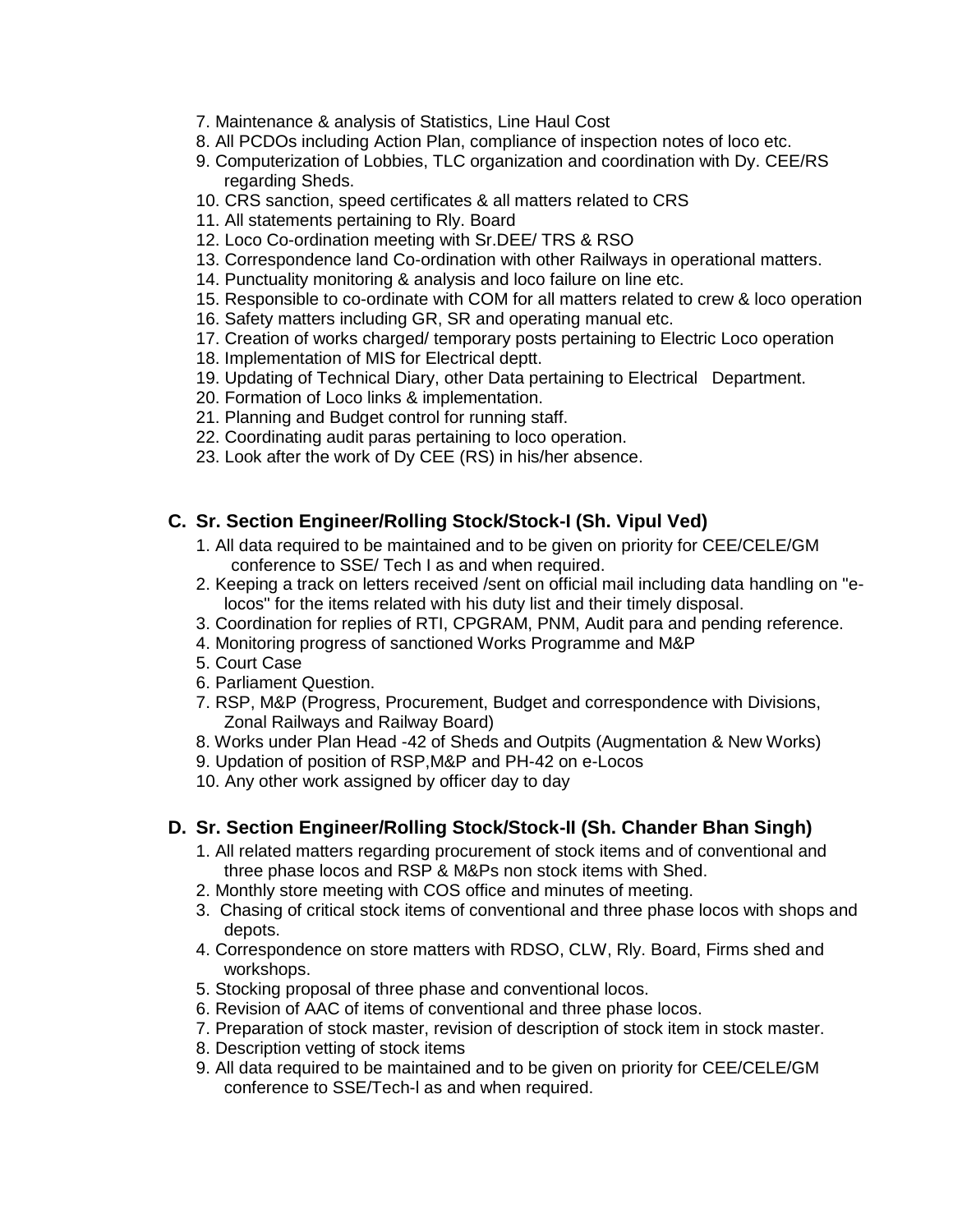- 10. Alteration in drawings, POs and DP extension of stock items and RSP & M&Ps non stock items
- 11. Maintaining of critical stock items reported in PCDO and reported time to time.
- 12. Keeping a track on letters received /sent on official mail including data handling on "e-locos" for the items related with his duty list and their timely disposal.
- 13. Works contract (revenue as well as RSP) and their administrative approval
- 14. All Sheds quotation based Works Contract and their Administrative Approval
- 15. Any other work assigned by officers day to day

### **E. Junior Engineer/Rolling Stock (Sh. Vikas Sharma)**

- 1. To deal with the works related to SLAM, 5S, ISO & other certificates for sheds/ workshops.
- 2. Monitoring and correspondence of warranty failures with firms, CLW, DLW and DMW.
- 3. Monitoring of UES of 3-phase and conventional locos.
- 4. Correspondence with workshops (CB/LKO, DBSI, ASR, KPA, BSL etc).
- 5. Any other work assigned by SSE/Tech and officers.
- 6. Performance of 3-Phase & conventional loco equipment to RDSO.
- 7. Performance of 3-phase loco equipment to CLW
- 8. Loco Allotment & Transfer from sheds.

## **F. Junior Engineer/Rolling Stock (Miss Supriya Khadwal)**

- 1. Correspondence on 3 phase locos on technical matter with RDSO, CLW, RB and Firms.
- 2. Coordination with sheds for MSG meeting.
- 3. Preparation of papers pertains to POH Co ordination meeting.
- 4. Maintaining following action plan and correspondence with sheds and shop
- 3 phase locos RAP
- Fire prevention on 3 phase locos
- **•** Pre monsoon, pre summer, pre winter of 3 phase locos
- $\bullet$  Modification issued by RDSO on 3 phase locos
- SMIs issued by RDSO on 3 phase locos
- TC issued by RDSO
- Technical report issued by RDSO.
- 5. Preparation of targets for sheds and DBSI Workshop.

## **G. TLC/Punctuality (Sh. Jaideep Singh)**

- 1. Preparation of punctuality folder on daily basis for punctuality loss and failure in NR and FR and operation matters. Monthly punctuality statement to Rly. Board.
- 2. NR locos attended in FR data to be kept.
- 3. Circular for all locos on operational failure
- 4. All data required to be maintained and to be given on priority for CEE/CELE/GM conference to SSE/ Tech-I as and when required.
- 5. Collecting details for loco failure (OB+TB), compilation of investigation report from division on operation matters.
- 6. Failure meeting agenda and minutes of meetings.
- 7. Liasioning with division for failures-detail of failures "De-Logging Notes".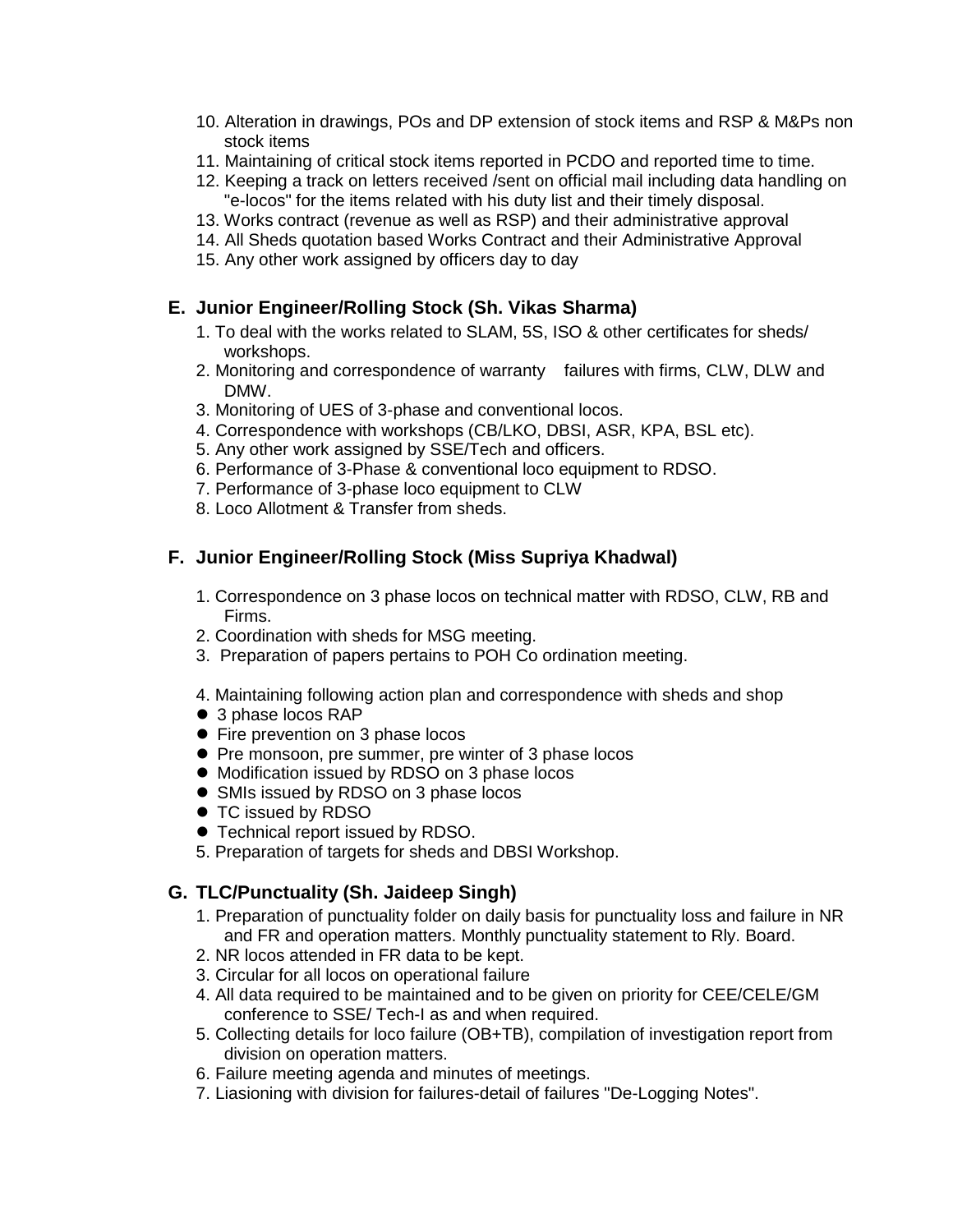- 8. Correspondence with FR regarding loco failure/withdrawal operational matters in NR & NR loco failure in FR.
- 9. Correspondence on safety matters in coordination with divisions
- 10. Electric loco Accident / SPAD.
- 11. Keeping a track on letters received /sent on official mail including data handling on "e-locos" for the items related with his duty list and their timely disposal
- 12. Any other work assigned by Officer day to day.

### **H. CLI/Statistics (Sh. Ashok Kumar Gayakwar)**

- 1. Preparation of highlights, GM PCDO, MTR MCDO, Safety action plan and their annexure.
- 2. Data of MOU, KPI & Executive summary.
- 3. Reply in context with PCDO. Item marked by HQ officers for compliance report from sheds /RSO and assistance required from HQ.
- 4. Preparation of Achievement of loco department.
- 5. Equipment failure to CPTM monthly to be co-ordinate with CLI/punct.
- 6. Maintenance of Statistics
	- -Staff position.
	- -Asset failures.
		- -POL, EKMs & GTKMs (Coaching & Freight).
		- -Specific energy consumption (SEC).
		- -Shed wise holding of electric loco.
	- -Electric loco outage (Coaching & Freight).
		- -Unscheduled Visit and lifting.
		- -Ineffective %age of loco.
	- -Maintain of POH out turn loco.
- 7. Maintaining of A4 statement.
- 8. Preparation of all shield data from loco branch.
- 9. Preparation of GM narrative paper from loco branch.
- 10.IRFA debit and credits of Electric locos.
- 11. Preparation of GM & CEE hand out.
- 12. All data required to be maintained and to be given on priority for CEE/CELE/GM conference to SSE/Tech as and when required.
- 13. Monitoring of RSO target issued by HQ to division.
- 14. Impact of running of CC+6+2T & CC+8+2tT trains.
- 15. Energy management.
- 16. Any other work assigned by officers.

#### **I. CLI/Link (Sh. Sanjeeev Sharma)**

- 1. Preparation of coaching Electric loco links their rationalization and feeding of loco links thus prepared in ICMS software.
- 2. Correspondence with concerned railways for interchange of loco links for optimization of loco utilization.
- 3. Coordinating with Engineering branch while processing cases for obtaining GM/CRS sanctions for following :
- **•** Provisional running of new locomotive.
- One time movement of new locomotive.
- Oscillation and EBD trials of new locomotive.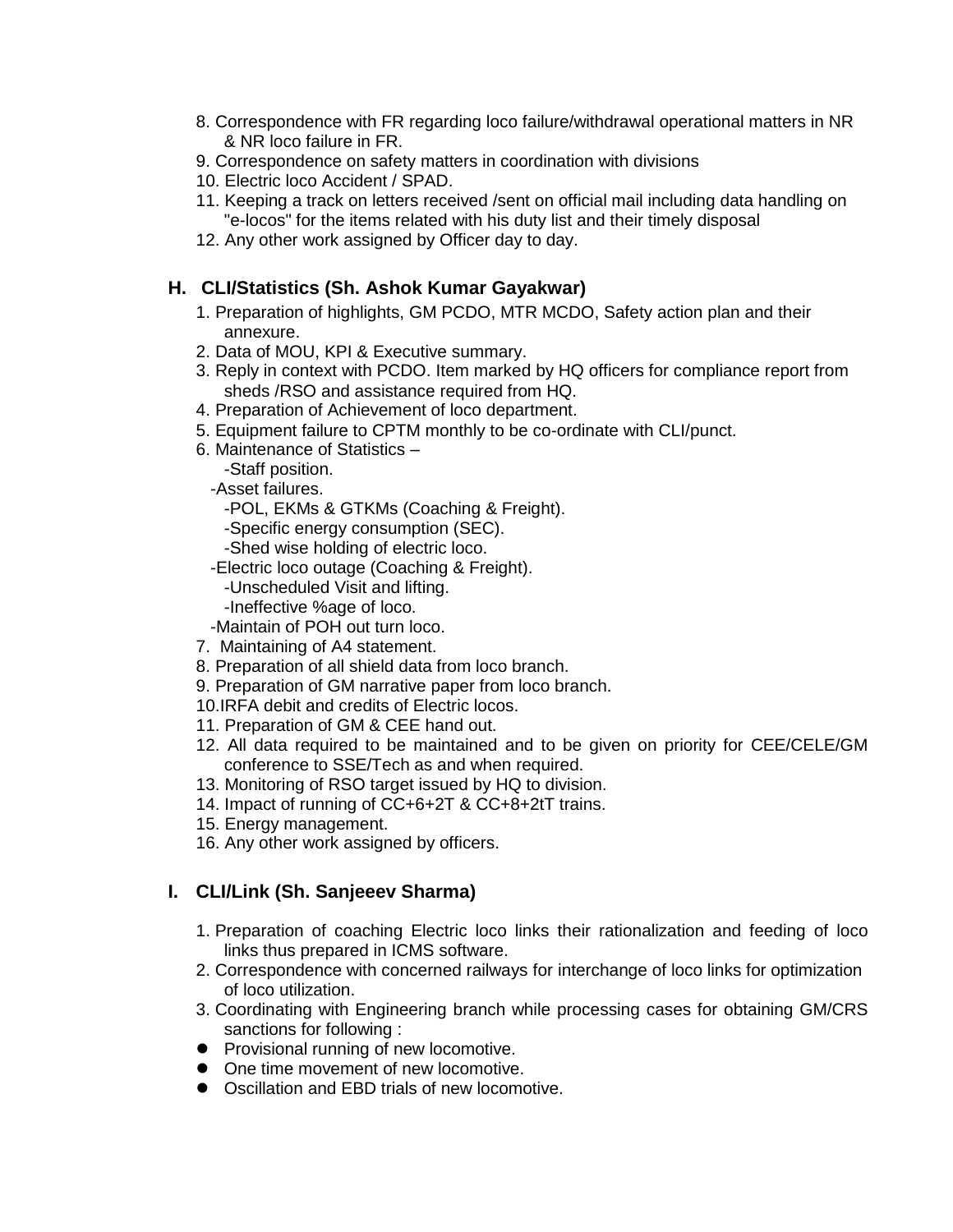- COCR trials for push pull mode of traction over new 130kmph fit electrified sections of NR.
- 4. Regular operation of new locomotive, accorded first sanction by Railway Board, over electrified routes of NR.
- 5. Coordinating with Mechanical, S&T, operating and engineering branch for approval of Joint safety certificate by their PHODs.
- 6. Correspondence with Railway Board and RDSO regarding issues related to item no.3.
- 7. Coordinating with operating branch for switching over of trains from Diesel traction to electric over newly electrified over Northern Railway.
- 8. Coordinating with operating branch for proposals of making Diesel free Delhi in terms of maximum possible train operation by electric traction.
- 9. Monitoring of correspondences received by common official email and via e-office ID and put up same to officers for suitable disposal.
- 10. Any other work assigned by officer day to day.

## **J. CLI (Sh. U. P. Tripathi)**

- 1. Preparation of Electric running staff position.
- 2. Training of running staff for WAG-12B locomotives.
- 3. Operational circulars.
- 4. Crew Management system.
- 5. Crew related issues.
- 6. Safety periodic drive on operation.
- 7. Any other work assigned by officer day to day.

## **2. Traction Distribution Wing**

## **A. Deputy Chief Electrical Engineer/Traction Distribution (Dy.CEE/TRD): Sh. Ashish Shrivastava**

Planning for efficient and safe maintenance and operation of the installations including Open Access, Disaster management.

- **B. Sr. Section Engineer/Traction Distribution-I (Sh. Rajesh kain)** Cases seeking EIGs approval, drawings approval, policy matters, technical correspondence related to over head equipment.
- **C. Sr. Section Engineer/Traction Distribution-II (Sh. Ashish Awasthi)** Matters related to Power Supply Installations over N.Rly. incld. Open Access.
- **D. Sr. Section Engineer/Traction Distribution-III (Sh. Manoj)** Looking after electrification works
- **E. Sr. Section Engineer/Traction Distribution-IV (Md. Nafis Iqbal)** Monitoring of daily maintenance, maintenance statistics, Officers Inspections.

## **3. General Power Supply Wing**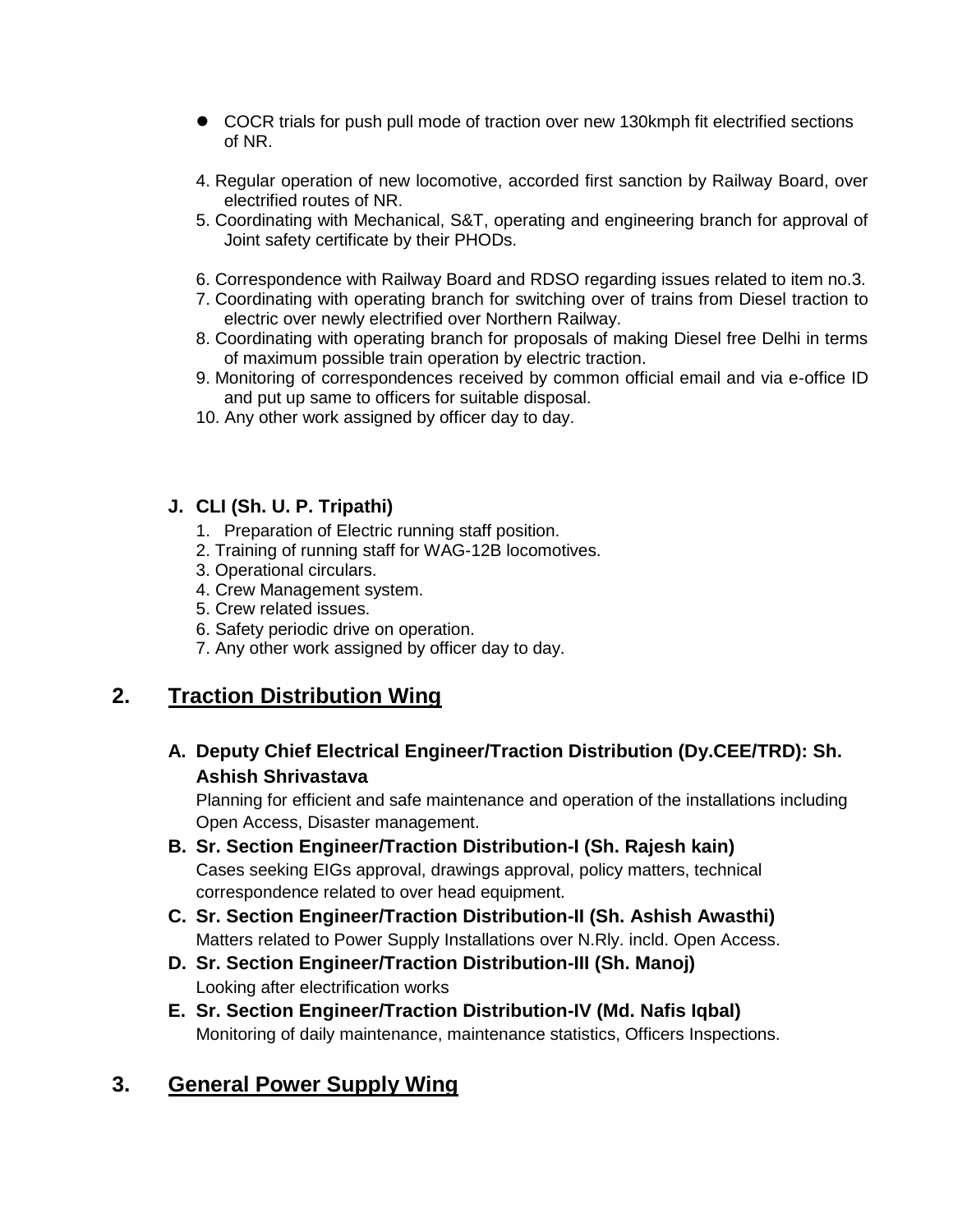## **A. Deputy Chief Electrical Engineer/Power Supply (Dy.CEE/PS): Sh. Mukesh Chandra**

- 1. All technical works pertaining to General Power supply, DG sets, Electrical Pumps, Escalators, Lifts, Refrigeration & Air conditioning equipments in the office buildings in Divisions and other power supply installations, in Workshops & Sheds.
- 2. Co-ordination with RDSO, State Govt. organization such as CPWD, Lift Inspector and Fire department related to Power supply

3. EIG Works/approval relating to non-traction areas and other Rly. units such as DMW, RCF & RDSO etc.

4. Compilation of database regarding maintenance & operation of Power supply 6. Liason with SEBs and Tariff regulatory commission regarding electricity tariff for General services.

7. Co-ordination with all other branches for vetting and technical scrutiny of the WP, M & P and out of turn proposal for works pertaining to Power supply.

8. Planning, co-ordination and monitoring progress of construction works pertaining to power supply.

9. Co-ordination with Finance & Personnel branch for creation /extension /sanction of post pertaining to Power supply.

10. Investigation /periodical review of water supply arrangement with Engg. Branch.

11. Proposal for procurement for all Power supply items (Stock & Non-stock). Technical Member in Stores tenders of JA grade/Sr. Scale/Jr. Scale

12. References from VIP & Public complaint

13. Energy management and Energy conservation

#### **B. Sr. Section Engineer/Power Supply-I (Sh. Ravindra Kumar)**

1.Solar Energy, Renewable Energy & Green energy Initiatives

2.CPGRAM & web portal complaints

3.Land based Solar plants along the track & correspondence with REMCL regarding

4.MNRE on Green energy Initiative, CFA etc.

5.Monitoring of performance & units generation of 2MWp Solar project at Diwana

6.50 MWp/100 MWp solar projects & correspondence with MNRE & ZR/PUs

7.Monitoring of Progress of Works programme items

8.J&K USBRL project

9.Open Access regarding Solar Projects

10.Energy Audit

11.To look after the work of SSE/PS-II in his absence

12.Any other new work assigned by his superiors.

#### **C. Sr. Section Engineer/ Power supply-II: Sh. Yashpal Singh**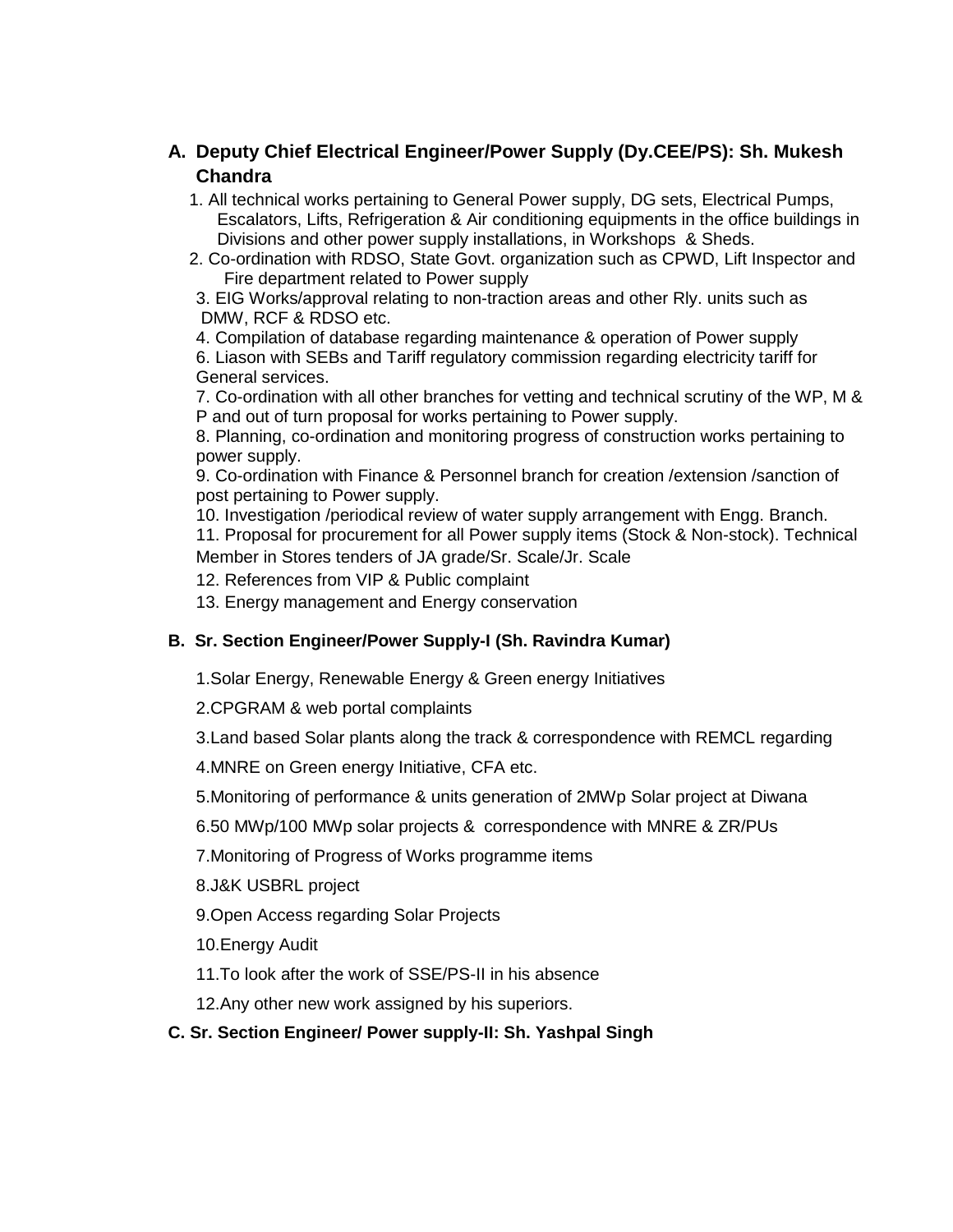- 1. All stock/non-stock items including procurement through GeM
- 2.CEE specification of all items pertains to General Power Supply
- 3. All stock/non-stock critical items given by Divisions/Workshops for perusal of CEGE & PCEE
- 4.Performance of Electrical General Power Supply items.
- 5.UNDP project items & monitor the progress of UNDP cases
- 6.EESL projects for luminaries items, Fans & ACs
- 7.ESC & MSG meetings
- 8.Issue of Standing Orders pertain to Electrical General Power Supply items
- 9.Similar Nature of Works
- 10.Scrutiny of repairs cases of equipments received from Divisions/Workshops
- 11.Monitoring of Progress of RSP, M&P items, Correspondence on GST matters
- 12.To look after the work of SSE/PS-I in his absence
- 13.Any other work assigned by his superiors.

#### **D. Sr. Section Engineer/ Power supply-III: Sh. Anurag**

- 1. IE Rules pertains to General Power Supply & Co-ordination with Construction
- Organization, RE, CONCOR, RVNL, DMRC, PSUs
- 2.Approval of EIG.
- 3.Maintenance policy/JPO of ACs, DG sets, Heater & all general power supply items.
- 4. All type of Shields/Awards, Environmental related issues/matter
- 5.Online monitoring & Registration of Overhead/Underground Power lines crossing cases and checking/approval of all Electrical (Genl. Power Supply) drawings received in HQ.
- 6. Arrangement of Audio Conference
- 7.Failures/Reply/Correspondence on Lifts & Escalators to Rly. Board, Divisions &
- Construction organisation, Correspondence on Public E-vehicle Charging station
- 8.All cases received from divisions for enhancement of electric load/revision of existing
- Power Supply system, separate feeders
- 9.Put up Daily Morning Position in absence of Sh. Rakesh, App.JE/PS
- 10.To look after the work of SSE/PS-IV & V in his absence
- 11.Any other work assigned by his superiors

#### **D. Sr. Section Engineer/ Power supply-IV: Sh. Subodh Kumar**

- 1. Reply of PNM meeting
- 2.Inspection notes of Railway Board Officers, GM, PCEE or any other officer,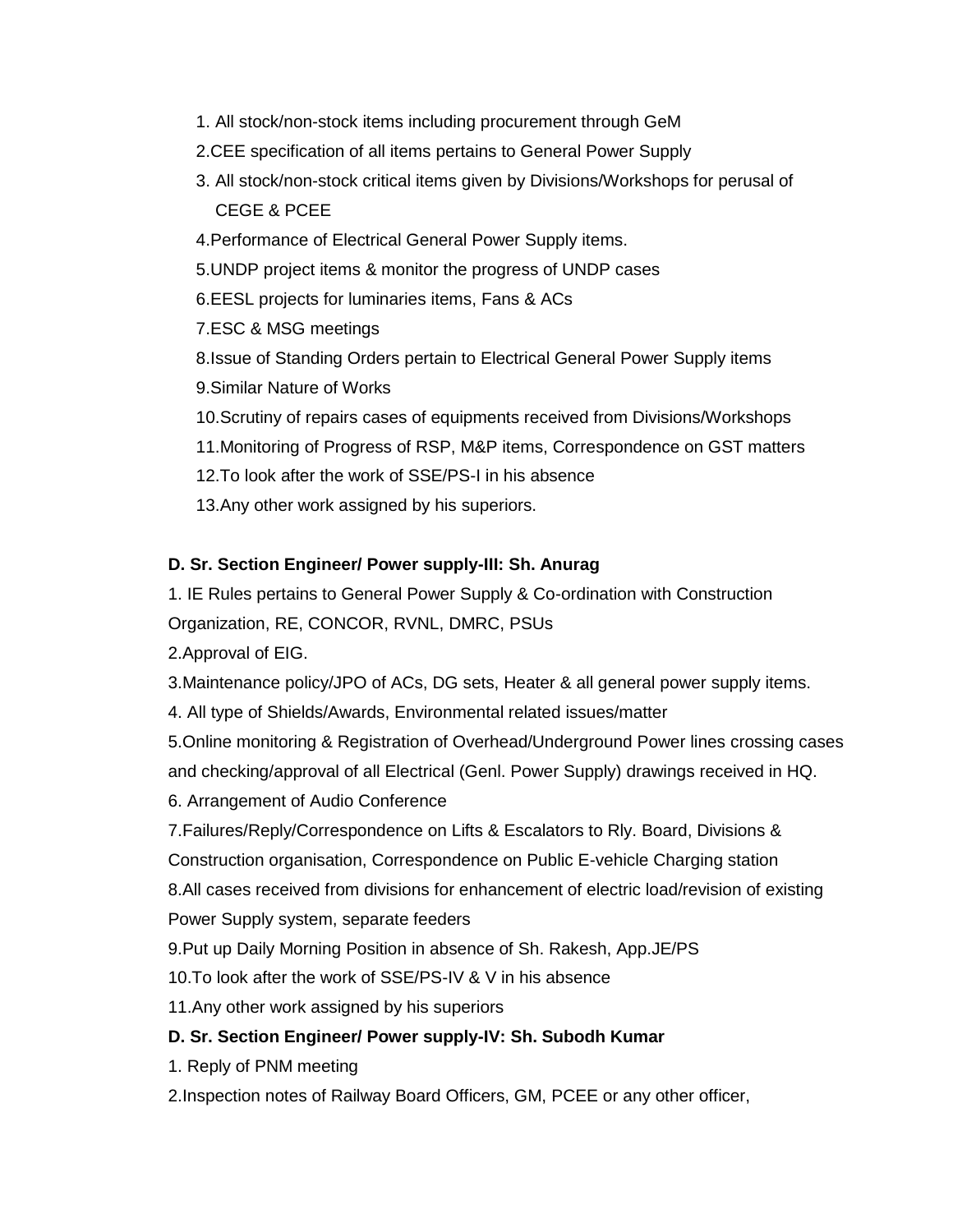Memorandum/ Representation

3. RAILSAVER, IRGREENRI & MDAS etc.

4.To organize Seminars/Meetings with co-ordination of all supervisors & ministerial staff.

5. Water Supply Review Meeting and Summer, Winter, Monsoon preparedness.

6. Arbitration, Court Cases, RTI cases, Draft Audit Para/Audit objections,

Parliament Questions, Reply of Board/ VIP References, Reply & Disposal of Public complaints

7.Work Study, Manpower planning (Outsourcing of contract Staff) and Disaster Management matters

8.Fire Accident Cases, Electric shock/accidents cases

9.Model stations, Adarsh Stations, World class stations etc.

10.Correspondence with SEBs, PAT, Energy Tariff etc.

11.Redevelopment/Modernisation of Railway Stations (IRSDC)

12.To look after the work of SSE/PS-III & V in his absence.

13. Any other work assigned by his superiors

## **E. Sr. Section Engineer/ Power supply-V: Sh. Bahg Chand Meena**

1.Divisions/Workshops PCDOs, MTR PCDO, GM PCDO, GM, PCEE conference with back up information and its correspondence.

2.Reliability Action Plan, Annual Action Plan Targets, Preparation of Narrative Report,

Electrical Administrative Annual Report, Data for handing over

3.Railway Board/GM's video conferences, GM meetings, Dash Board items

4.Progress/status Monitoring of Lifts & Escalators over NR with Divisions & Const. Orgn,

Requirement/Allotment/Distribution of funds for Lifts & Escalators

5.Calculation of specific fuel consumption of DG sets, Vital Statistics & Energy Consumption data, Solar Generation, Rewiring of Quarters, Scale of fittings

6.Holdings, Monitoring, Checklists of all Electrical Assets, correspondence on theft Cases of Electrical assets

7.Best Innovation, Conventional Energy, Performance Indicators and Year Book

8.Failure analysis and FRPCPY of all power supply items (SSE/PS-I and SSE/PS-II would assist for items pertaining to them).

9.Passenger amenities/ Minimum Essential Amenities (MEA) items.

10.To assist SSE-III for compilation of data for various Awards & Shields.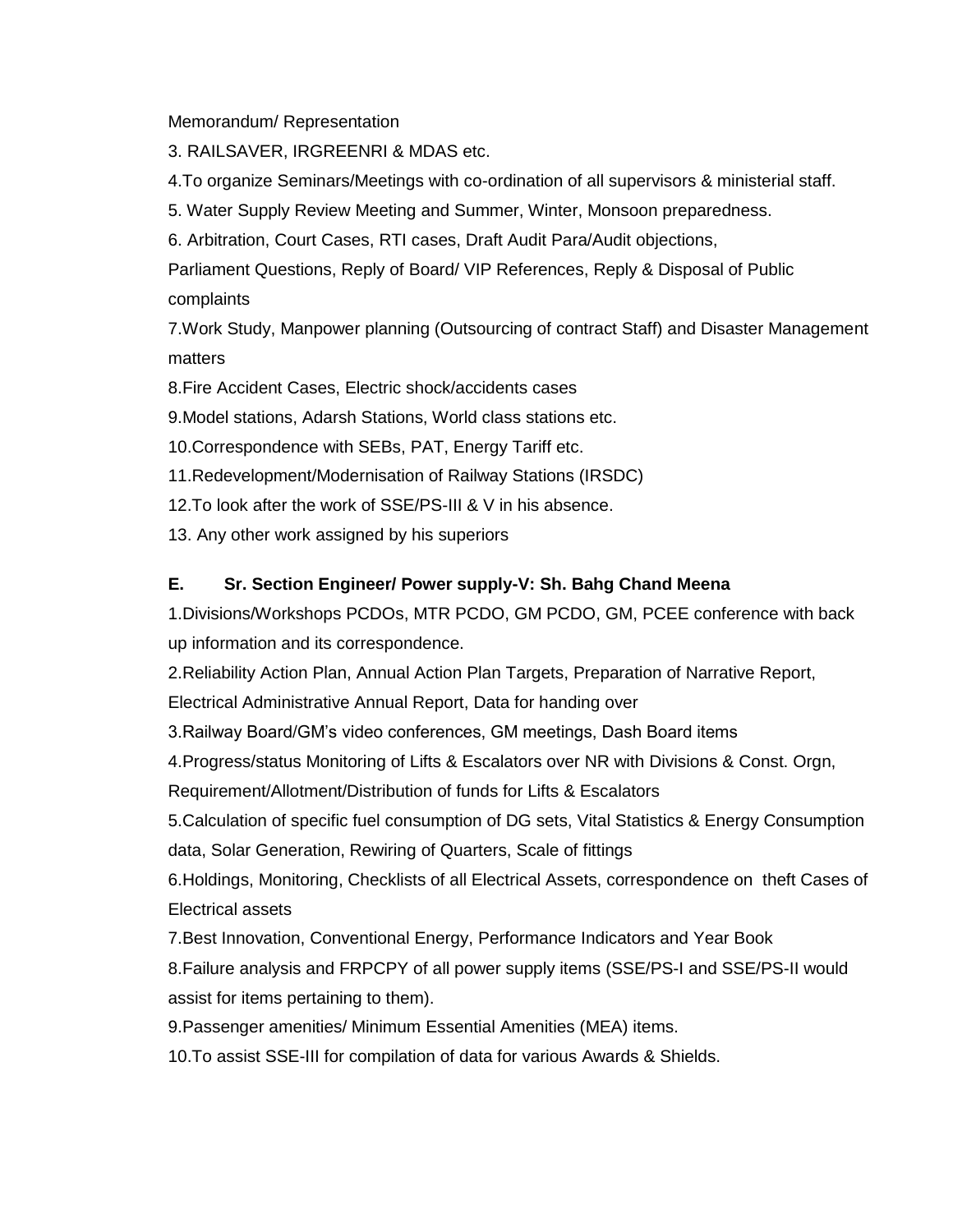11.To look after the work of SSE/PS-III & IV in his absence

12.Any other work assigned by his superiors

## **F. App. Junior Engineer/ Power Supply (Sh. Rakesh Kumar)**

1.Dailly Morning position/Weekly positions and collecting information from Divisions/

Workshops, supply interruptions, Punctuality loss & complaints, UORs,

2.To put up position daily to CEE, CEGE & Dy.CEE/PS

- 2.Daily Downloading of official e-mails of CEGE & Dy. CEE/PS and put up regularly
- 3.Correspondence regarding Dharna, Strike, Sabotage etc.
- 4.Record maintenance of Assets Register
- 5.Kumbh Mela/Swatchh Bharat Mission activities
- 6.Any other new work assigned by his superiors.

## **4. Mobility Wing**

### **A. SSE/Power Supply/ Open Access:( Shri. Aadish Jain)**

- 1. All work pertaining to availing power through Open Access (Long, Medium and Short term Bi-lateral Contracts) in Electrical(G) for Northern Railway (DLI, FZR, LKO, MB, UMB, Workshops) at HQ Level.
- 2. Any work assigned time to time.

## **B. SSE/Training:( Shri. Nitish Rathore)**

- 1. Training of Running as well as Maintenance staff and other issues in concern with Electrical Training Centre, Ghaziabad. Training of Technical and Ministerial staff (Group C) of Electrical Deptt. of NR Hd. Qtrs.
- 2. Any other work assigned time to time.

## **5. Planning Wing**

## **A. Senior Electrical Engineer/Planning: (Sh. Ramavtar Meena)**

- 1. Monitoring of Audit & Court cases.
- 2. Monitoring of Parliament Question & PAC.
- 3. Preparation and Compilation of Annual Narrative and Administrative report.
- 4. Arbitration cases.
- 5. Monitoring of MP,MLA and VIP references &court cases.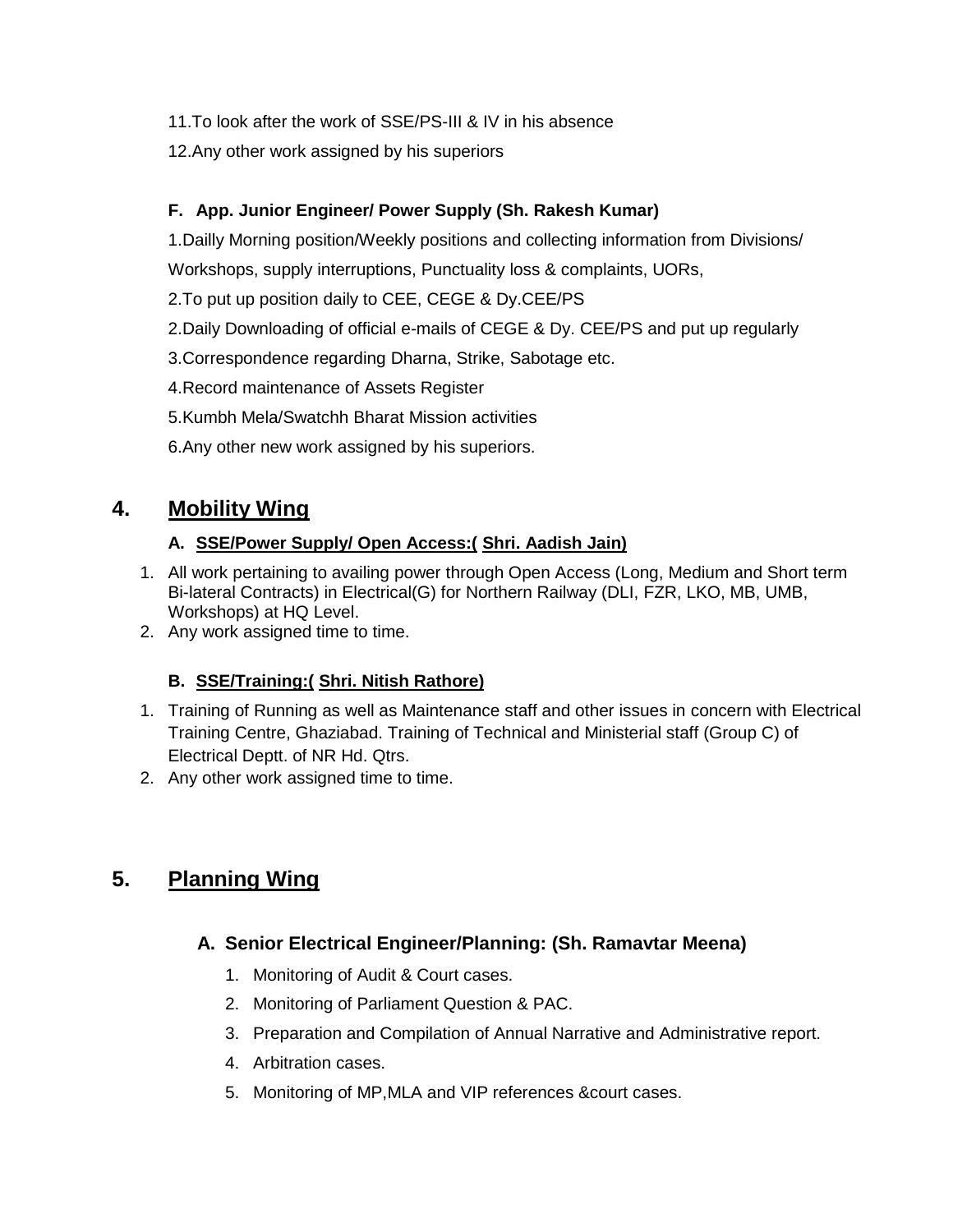- 6. Quaterly progress report to SDGM for CVC.
- 7. GM/VC item.
- 8. CRB/VC item.
- 9. Safety meeting of GM/Railway Board.
- 10. Any other work assigned by CETE.
- 11. Any paper related to GM/CRB/Railway Board meeting and communicated by CETE to prepare.
- 12. All PCDO's input to Secy. Branch.
- 13. Performance of Railway Board.
- 14. Performance of GM.
- 15. Annual target of Division.
- 16. Any other work assigned by CETE.

## **B. Asst. Electrical Engineer/Planning: (Sh. Rajesh Kumar)**

- 1. Budget control of Electrical Deptt.
- 2. Nodalofficer for WP,M&P,RSP and coordination with other departments on behalf of electrical deptt.
- 3. Formulation and revision of Corporation plan & Five-year plans.
- 4. Man Power Planning including Gazetted cadre coordination with CPO& Accounts.
- 5. Establishment matters in regard to creation and extension of Gaz/Non Gaz posts.
- 6. Monitoring of works extremely/desirable/essential and their progress.
- 7. Monitoring the progress of contract works & coordination for Work Review meeting.

## **C. Shri Avinder Pal Singh, SSE/Plg.-I**

- 1. He will look after following works :
- (i) All Railway Electrification related matters.
- (ii) All Correspondence with DFCCIL, CORE, RVNL, other Zonal Railways & PSUs and State Govts.
- (iii) Compliance of MR/MOSR's, MP, MLA, VIP references, Railway Board's & GM's references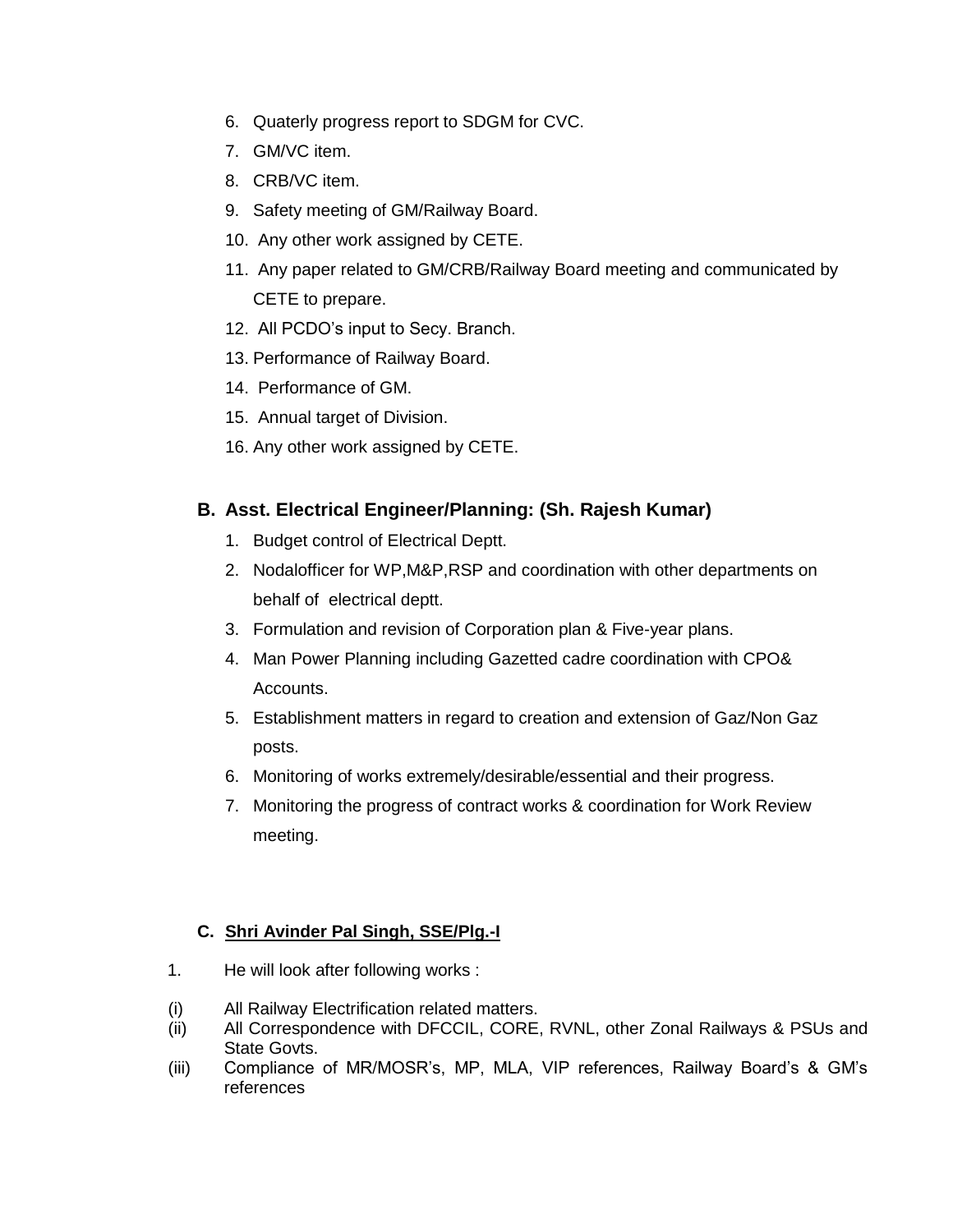- (iv) Compliance of DO letters of CRB, Members Railway Board, GMs of other Railways/Production Units to GM/NR.
- (v) Annual Narrative & Administrative Report.
- (vi) Compliance of Audit Para, Draft Para, Provisional Para, Special letters, and audit inspection reports.
- (vii) Compliance of Parliamentary Committees, Passenger Amenities Committee (PAC), ZRUCC and other special Railway Board Committees etc.
- (viii) Any other work assigned by CETE, DY.CEE ( Plg) , AEE(Plg).
- 2. He will also look after work of Sh. Neeraj Sharma, SSE-II in his absence.

#### **D. Shri Neeraj Sharma, SSE/TEC-II.**

- 1. He will look after following works :
- (i) All revenue & works budget matters.
- (ii) Budget and Estimate policy matters.
- (iii) All matters pertaining to MOU, Action plan targets & progress thereon.
- (iv) Deemed PIO of planning Section for RTI matters.
- (v) All GM and CEE conference matters.
- (vi) Presentations of Planning section
- (vii) Any other work assigned by CETE, DY.CEE ( Plg), AEE(Plg).
- 2. He will also look after work of Sh. Pinkesh Kumar, SSE-III in his absence.

#### **E. Shri Pinkesh Kumar, SSE/Tech-III**

- 1. He will look after following works:
- (i) All matters pertaining to RSP and M&P Programme.
- (ii) All matters pertaining to tender policy and definition of similar nature of works.
- (iii) All matters pertaining to arbitration cases of Electrical Department.
- (iv) All matters pertaining to court cases of Electrical Department including monitoring of court cases on LIMBS portal
- (v) Compliance of inspection notes of CRB, Railway Board members, GM CEE, HODs and other Officers, for items pertaining to planning section.
- (vi) All matters pertaining to Rail Vikas Shivir, Transformation Cell, Technological Missions etc. of Indian Railways.
- (vii) Any other work assigned by CETE, DY.CEE ( Plg), AEE(Plg). He will also look after work of Sh. Avinder, SSE-I, in his absence

## **6. Diesel Loco Wing**